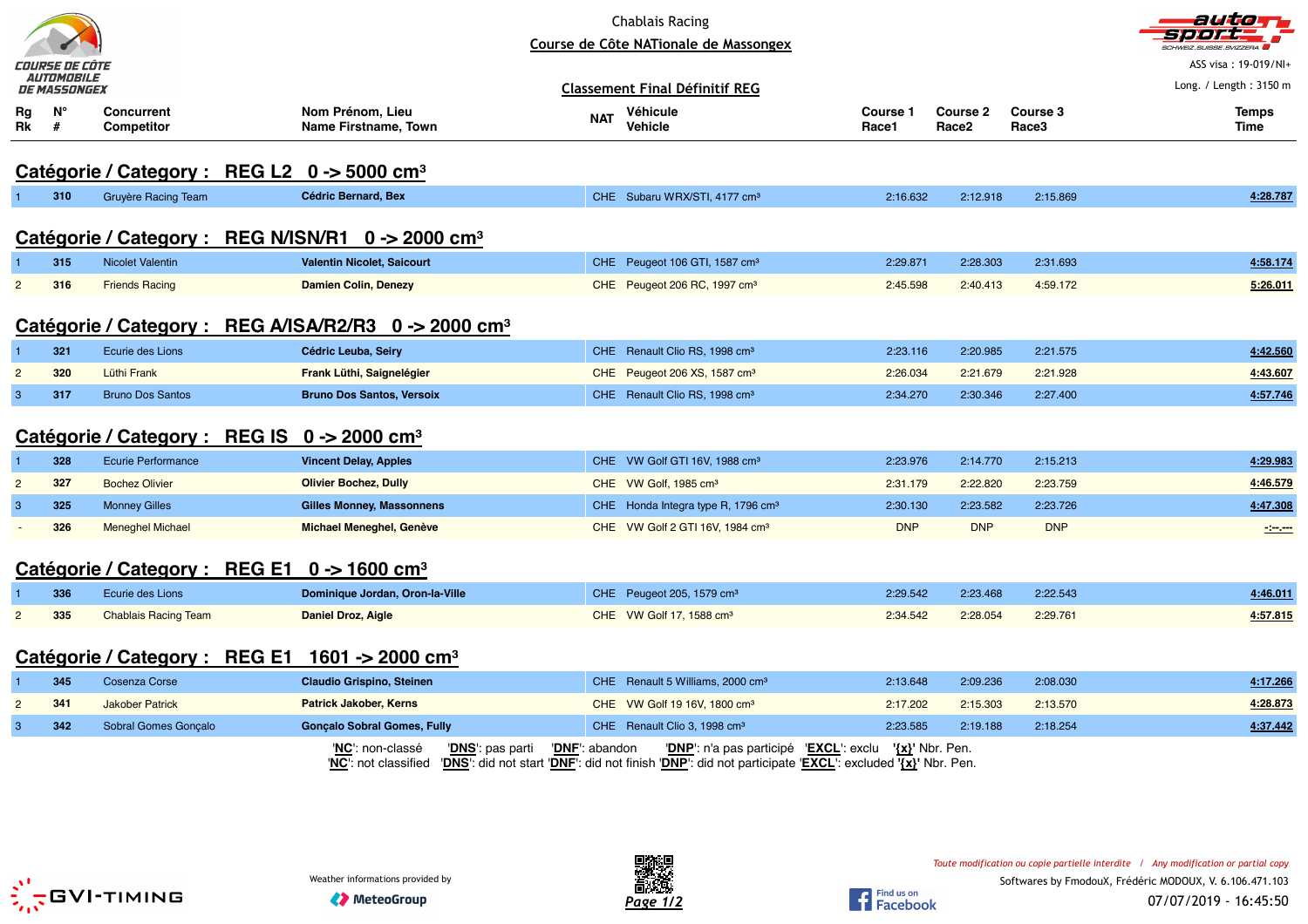

### Chablais Racing **Course de Côte NATionale de Massongex**



ASS visa : 19-019/NI+

Long. / Length : 3150 m

#### **Classement Final Définitif REG**

| Rg<br><b>Rk</b> | $N^{\circ}$ | <b>Concurrent</b><br><b>Competitor</b> | Nom Prénom, Lieu<br>Name Firstname, Town | <b>NAT</b> | Véhicule<br>Vehicle                            | Course<br>Race1 | <b>Course 2</b><br>Race <sub>2</sub> | Course 3<br>Race3 | <b>Temps</b><br>Time |
|-----------------|-------------|----------------------------------------|------------------------------------------|------------|------------------------------------------------|-----------------|--------------------------------------|-------------------|----------------------|
|                 | 343         | Abbet Jean-Daniel                      | Jean-Daniel Abbet, Martigny              |            | CHE Opel Manta GT/E, 1998 cm <sup>3</sup>      | 2:26.181        | 2:19.331                             | 2:19.568          | 4:38.899             |
|                 | 331         | <b>Ecurie Performance</b>              | Mike Schwarz, Cossonay                   |            | CHE Honda Civic, 1998 cm <sup>3</sup>          | 2:27.905        | 2:20.037                             | 2:19.033          | 4:39.070             |
| 6.              | 344         | <b>Team Trajectoire</b>                | Jérôme Plancherel, Châtonnaye            |            | CHE Renault Clio RS, 1998 cm <sup>3</sup>      | 2:27.647        | 2:20.778                             | 2:19.970          | 4:40.748             |
|                 | 329         | Ecurie du Nord                         | Joël Jäggi, Chavornay                    |            | CHE Opel Corsa A, 1997 cm <sup>3</sup>         | 2:32.126        | 2:23.943                             | 2:25.772          | 4:49.715             |
|                 | 340         | <b>Notter Gilles</b>                   | Gilles Notter, Yverdon-les-Bains         |            | CHE BMW 318i Touring M42, 1795 cm <sup>3</sup> | 2:39.722        | 2:40.777                             | 2:37.012          | 5:16.734             |

# **Catégorie / Category : REG E1 2001 -> 2500 cm<sup>³</sup>**

| 349 | Ecurie du Nord        | Dario D'Onofrio, Yvonand         | CHE Fiat Punto GT, 2332 cm <sup>3</sup> | 2:26.007   | 2:16.213 | 2:15.731 | 4:31.944 |
|-----|-----------------------|----------------------------------|-----------------------------------------|------------|----------|----------|----------|
| 350 | <b>Pillet Michael</b> | <b>Michael Pillet, Martigny</b>  | CHE BMW M3 E30, 2302 cm <sup>3</sup>    | <b>DNS</b> | 2:17.736 | 2:16.521 | 4:34.257 |
| 351 | <b>Allan Mathey</b>   | <b>Allan Mathey, Salvan</b>      | CHE BMW 325i E36, 2494 cm <sup>3</sup>  | 2:26.286   | 2:17.413 | 2:17.842 | 4:35.255 |
| 348 | Durussel Dylan        | <b>Dylan Durussel, Dompierre</b> | CHE Peugeot 206, 2012 cm <sup>3</sup>   | 2:25.686   | 2:20.093 | 2:27.855 | 4:45.779 |

## **Catégorie / Category : REG E2-SingleSeater 0 -> 1150 cm<sup>³</sup>**

| 361 | Abbet Michaël | Michaël Abbet, Martigny | CHE Solution Exess / Furia, 1127 cm <sup>3</sup>                                                                                                                                                                                            | 2:21.442 | 2:14.528 | 2:11.693 | 4:26.221 |
|-----|---------------|-------------------------|---------------------------------------------------------------------------------------------------------------------------------------------------------------------------------------------------------------------------------------------|----------|----------|----------|----------|
|     |               |                         | "NC": non-classé  "DNS": pas parti  "DNF": abandon  "DNP": n'a pas participé  "EXCL": exclu  "{x}" Nbr. Pen.<br>"NC": not classified "DNS": did not start "DNF": did not finish "DNP": did not participate "EXCL": excluded '{x}' Nbr. Pen. |          |          |          |          |

**DC : C. Moulin : \_\_\_\_\_\_\_\_\_\_\_\_\_\_\_ Jury : R. Piquerez : \_\_\_\_\_\_\_\_\_\_\_\_\_\_\_ Chrono : F.Modoux : \_\_\_\_\_\_\_\_\_\_\_\_\_\_\_**







Find us on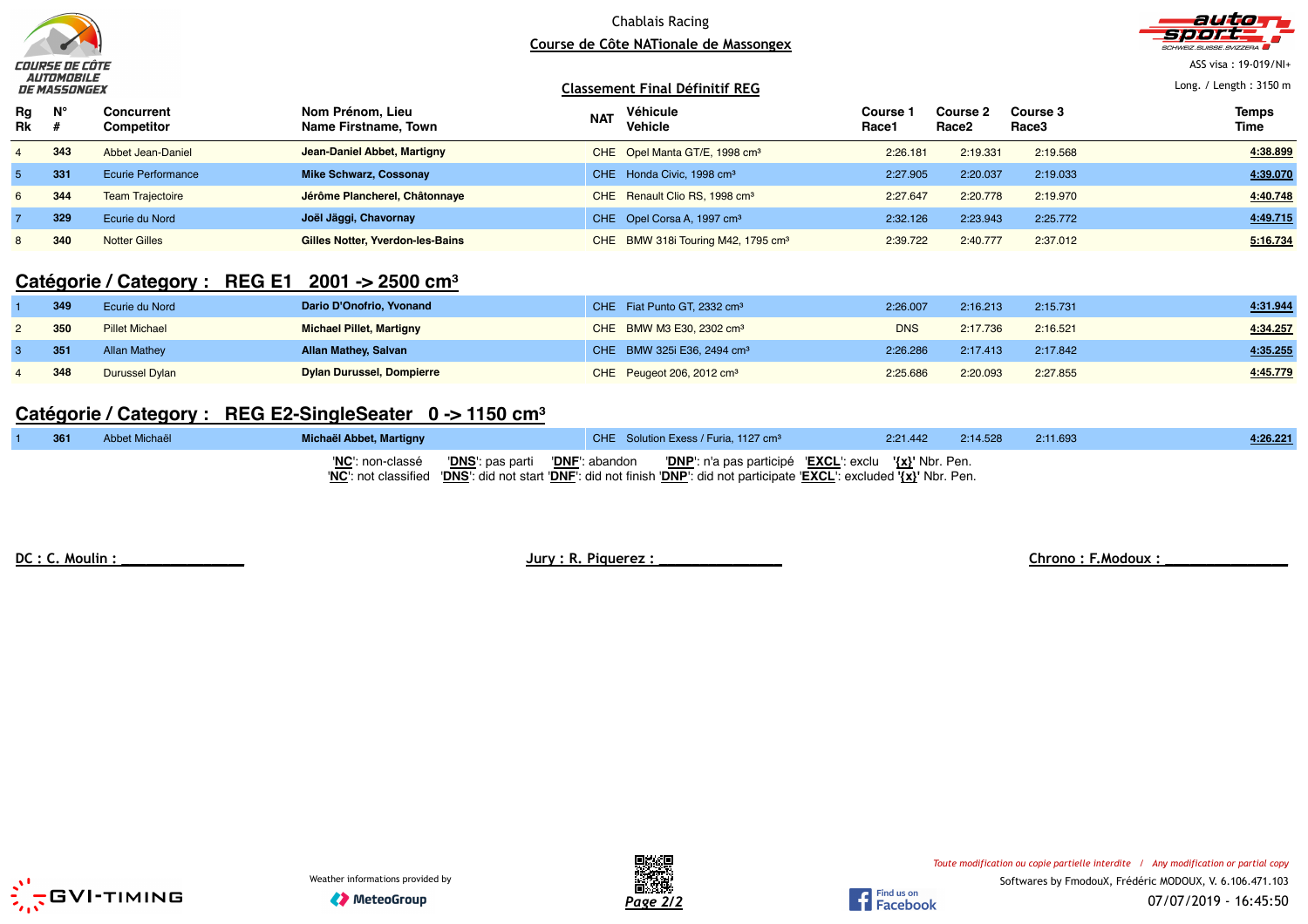

#### Chablais Racing **Course de Côte NATionale de Massongex**



ASS visa : 19-019/NI+

Long. / Length : 3150 m

|                 | <i>DE MASSONGEX</i> |     |                                 | <b>Scratch REG</b>                              |            |                                                                                                                                                                                                                                                                                                                                    |                          |                                        |            | Long. / Length: $3150$ m |
|-----------------|---------------------|-----|---------------------------------|-------------------------------------------------|------------|------------------------------------------------------------------------------------------------------------------------------------------------------------------------------------------------------------------------------------------------------------------------------------------------------------------------------------|--------------------------|----------------------------------------|------------|--------------------------|
| Rg<br>Rk        | Grp                 | N°  | Concurrent<br><b>Competitor</b> | Nom Prénom, Lieu<br><b>Name Firstname, Town</b> | <b>NAT</b> | Véhicule<br>Vehicle                                                                                                                                                                                                                                                                                                                | <b>Course 1</b><br>Race1 | Course 2 Course 3<br>Race <sub>2</sub> | Race3      | <b>Temps</b><br>Time     |
| $\overline{1}$  | R.E1                | 345 | <b>Cosenza Corse</b>            | <b>Grispino Claudio, Steinen</b>                |            | CHE Renault 5 Williams, 2000 cm <sup>3</sup>                                                                                                                                                                                                                                                                                       | 2:13.648                 | 2:09.236                               | 2:08.030   | 4:17.266                 |
| $\overline{2}$  | R.E2SS              | 361 | Abbet Michaël                   | Abbet Michaël, Martigny                         |            | CHE Solution Exess / Furia, 1127 cm <sup>3</sup>                                                                                                                                                                                                                                                                                   | 2:21.442                 | 2:14.528                               | 2:11.693   | 4:26.221                 |
| 3               | R.L2                | 310 | Gruyère Racing Team             | <b>Bernard Cédric, Bex</b>                      |            | CHE Subaru WRX/STI, 4177 cm <sup>3</sup>                                                                                                                                                                                                                                                                                           | 2:16.632                 | 2:12.918                               | 2:15.869   | 4:28.787                 |
| $\overline{4}$  | <b>R.E1</b>         | 341 | <b>Jakober Patrick</b>          | <b>Jakober Patrick, Kerns</b>                   |            | CHE VW Golf 19 16V, 1800 cm <sup>3</sup>                                                                                                                                                                                                                                                                                           | 2:17.202                 | 2:15.303                               | 2:13.570   | 4:28.873                 |
| $\overline{5}$  | R.IS                | 328 | <b>Ecurie Performance</b>       | <b>Delay Vincent, Apples</b>                    |            | CHE VW Golf GTI 16V, 1988 cm <sup>3</sup>                                                                                                                                                                                                                                                                                          | 2:23.976                 | 2:14.770                               | 2:15.213   | 4:29.983                 |
| $6\phantom{1}6$ | R.E1                | 349 | Ecurie du Nord                  | D'Onofrio Dario, Yvonand                        |            | CHE Fiat Punto GT, 2332 cm <sup>3</sup>                                                                                                                                                                                                                                                                                            | 2:26.007                 | 2:16.213                               | 2:15.731   | 4:31.944                 |
| $\overline{7}$  | R.E1                | 350 | <b>Pillet Michael</b>           | <b>Pillet Michael, Martigny</b>                 |            | CHE BMW M3 E30, 2302 cm <sup>3</sup>                                                                                                                                                                                                                                                                                               | <b>DNS</b>               | 2:17.736                               | 2:16.521   | 4:34.257                 |
| 8               | <b>R.E1</b>         | 351 | <b>Allan Mathey</b>             | <b>Mathey Allan, Salvan</b>                     |            | CHE BMW 325i E36, 2494 cm <sup>3</sup>                                                                                                                                                                                                                                                                                             | 2:26.286                 | 2:17.413                               | 2:17.842   | 4:35.255                 |
| $9\,$           | R.E1                | 342 | Sobral Gomes Gonçalo            | <b>Sobral Gomes Gonçalo, Fully</b>              |            | CHE Renault Clio 3, 1998 cm <sup>3</sup>                                                                                                                                                                                                                                                                                           | 2:23.585                 | 2:19.188                               | 2:18.254   | 4:37.442                 |
| 10              | <b>R.E1</b>         | 343 | Abbet Jean-Daniel               | Abbet Jean-Daniel, Martigny                     |            | CHE Opel Manta GT/E, 1998 cm <sup>3</sup>                                                                                                                                                                                                                                                                                          | 2:26.181                 | 2:19.331                               | 2:19.568   | 4:38.899                 |
| 11              | R.E1                | 331 | <b>Ecurie Performance</b>       | <b>Schwarz Mike, Cossonay</b>                   |            | CHE Honda Civic, 1998 cm <sup>3</sup>                                                                                                                                                                                                                                                                                              | 2:27.905                 | 2:20.037                               | 2:19.033   | 4:39.070                 |
| 12 <sub>2</sub> | <b>R.E1</b>         | 344 | <b>Team Trajectoire</b>         | Plancherel Jérôme, Châtonnaye                   |            | CHE Renault Clio RS, 1998 cm <sup>3</sup>                                                                                                                                                                                                                                                                                          | 2:27.647                 | 2:20.778                               | 2:19.970   | 4:40.748                 |
| 13              | R.A/ISA/            | 321 | Ecurie des Lions                | Leuba Cédric, Seiry                             |            | CHE Renault Clio RS, 1998 cm <sup>3</sup>                                                                                                                                                                                                                                                                                          | 2:23.116                 | 2:20.985                               | 2:21.575   | 4:42.560                 |
| 14              | R.A/ISA/            | 320 | Lüthi Frank                     | Lüthi Frank, Saignelégier                       |            | CHE Peugeot 206 XS, 1587 cm <sup>3</sup>                                                                                                                                                                                                                                                                                           | 2:26.034                 | 2:21.679                               | 2:21.928   | 4:43.607                 |
| 15              | R.E1                | 348 | <b>Durussel Dylan</b>           | <b>Durussel Dylan, Dompierre</b>                |            | CHE Peugeot 206, 2012 cm <sup>3</sup>                                                                                                                                                                                                                                                                                              | 2:25.686                 | 2:20.093                               | 2:27.855   | 4:45.779                 |
| 16              | <b>R.E1</b>         | 336 | Ecurie des Lions                | Jordan Dominique, Oron-la-Ville                 |            | CHE Peugeot 205, 1579 cm <sup>3</sup>                                                                                                                                                                                                                                                                                              | 2:29.542                 | 2:23.468                               | 2:22.543   | 4:46.011                 |
| 17              | R.IS                | 327 | <b>Bochez Olivier</b>           | <b>Bochez Olivier, Dully</b>                    |            | CHE VW Golf, 1985 cm <sup>3</sup>                                                                                                                                                                                                                                                                                                  | 2:31.179                 | 2:22.820                               | 2:23.759   | 4:46.579                 |
| 18              | R.IS                | 325 | <b>Monney Gilles</b>            | <b>Monney Gilles, Massonnens</b>                |            | CHE Honda Integra type R, 1796 cm <sup>3</sup>                                                                                                                                                                                                                                                                                     | 2:30.130                 | 2:23.582                               | 2:23.726   | 4:47.308                 |
| 19              | <b>R.E1</b>         | 329 | Ecurie du Nord                  | Jäggi Joël, Chavornay                           |            | CHE Opel Corsa A, 1997 cm <sup>3</sup>                                                                                                                                                                                                                                                                                             | 2:32.126                 | 2:23.943                               | 2:25.772   | 4:49.715                 |
| 20              | R.A/ISA/            | 317 | <b>Bruno Dos Santos</b>         | Dos Santos Bruno, Versoix                       |            | CHE Renault Clio RS, 1998 cm <sup>3</sup>                                                                                                                                                                                                                                                                                          | 2:34.270                 | 2:30.346                               | 2:27.400   | 4:57.746                 |
| 21              | R.E1                | 335 | <b>Chablais Racing Team</b>     | <b>Droz Daniel, Aigle</b>                       |            | CHE VW Golf 17, 1588 cm <sup>3</sup>                                                                                                                                                                                                                                                                                               | 2:34.542                 | 2:28.054                               | 2:29.761   | 4:57.815                 |
| 22              | R.N/ISN/            | 315 | <b>Nicolet Valentin</b>         | <b>Nicolet Valentin, Saicourt</b>               |            | CHE Peugeot 106 GTI, 1587 cm <sup>3</sup>                                                                                                                                                                                                                                                                                          | 2:29.871                 | 2:28.303                               | 2:31.693   | 4:58.174                 |
| 23              | R.E1                | 340 | <b>Notter Gilles</b>            | <b>Notter Gilles, Yverdon-les-Bains</b>         |            | CHE BMW 318i Touring M42, 1795 cm <sup>3</sup>                                                                                                                                                                                                                                                                                     | 2:39.722                 | 2:40.777                               | 2:37.012   | 5:16.734                 |
| 24              | R.N/ISN/            | 316 | <b>Friends Racing</b>           | <b>Colin Damien, Denezy</b>                     |            | CHE Peugeot 206 RC, 1997 cm <sup>3</sup>                                                                                                                                                                                                                                                                                           | 2:45.598                 | 2:40.413                               | 4:59.172   | 5:26.011                 |
|                 | R.IS                | 326 | <b>Meneghel Michael</b>         | Meneghel Michael, Genève                        |            | CHE VW Golf 2 GTI 16V, 1984 cm <sup>3</sup>                                                                                                                                                                                                                                                                                        | <b>DNP</b>               | <b>DNP</b>                             | <b>DNP</b> | $\frac{1}{2}$            |
|                 |                     |     |                                 | $\blacksquare$                                  |            | $\mathbf{r}$ $\mathbf{r}$ $\mathbf{r}$ $\mathbf{r}$ $\mathbf{r}$ $\mathbf{r}$ $\mathbf{r}$ $\mathbf{r}$ $\mathbf{r}$ $\mathbf{r}$ $\mathbf{r}$ $\mathbf{r}$ $\mathbf{r}$ $\mathbf{r}$ $\mathbf{r}$ $\mathbf{r}$ $\mathbf{r}$ $\mathbf{r}$ $\mathbf{r}$ $\mathbf{r}$ $\mathbf{r}$ $\mathbf{r}$ $\mathbf{r}$ $\mathbf{r}$ $\mathbf{$ |                          |                                        |            |                          |

'**NC**': non-classé '**DNS**': pas parti '**DNF**': abandon '**DNP**': n'a pas participé '**EXCL**': exclu **'{x}'** Nbr. Pen. '**NC**': not classified '**DNS**': did not start '**DNF**': did not finish '**DNP**': did not participate '**EXCL**': excluded **'{x}'** Nbr. Pen.

**DC : C. Moulin : \_\_\_\_\_\_\_\_\_\_\_\_\_\_\_ Jury : R. Piquerez : \_\_\_\_\_\_\_\_\_\_\_\_\_\_\_ Chrono : F.Modoux : \_\_\_\_\_\_\_\_\_\_\_\_\_\_\_**

*Toute modification ou copie partielle interdite / Any modification or partial copy*





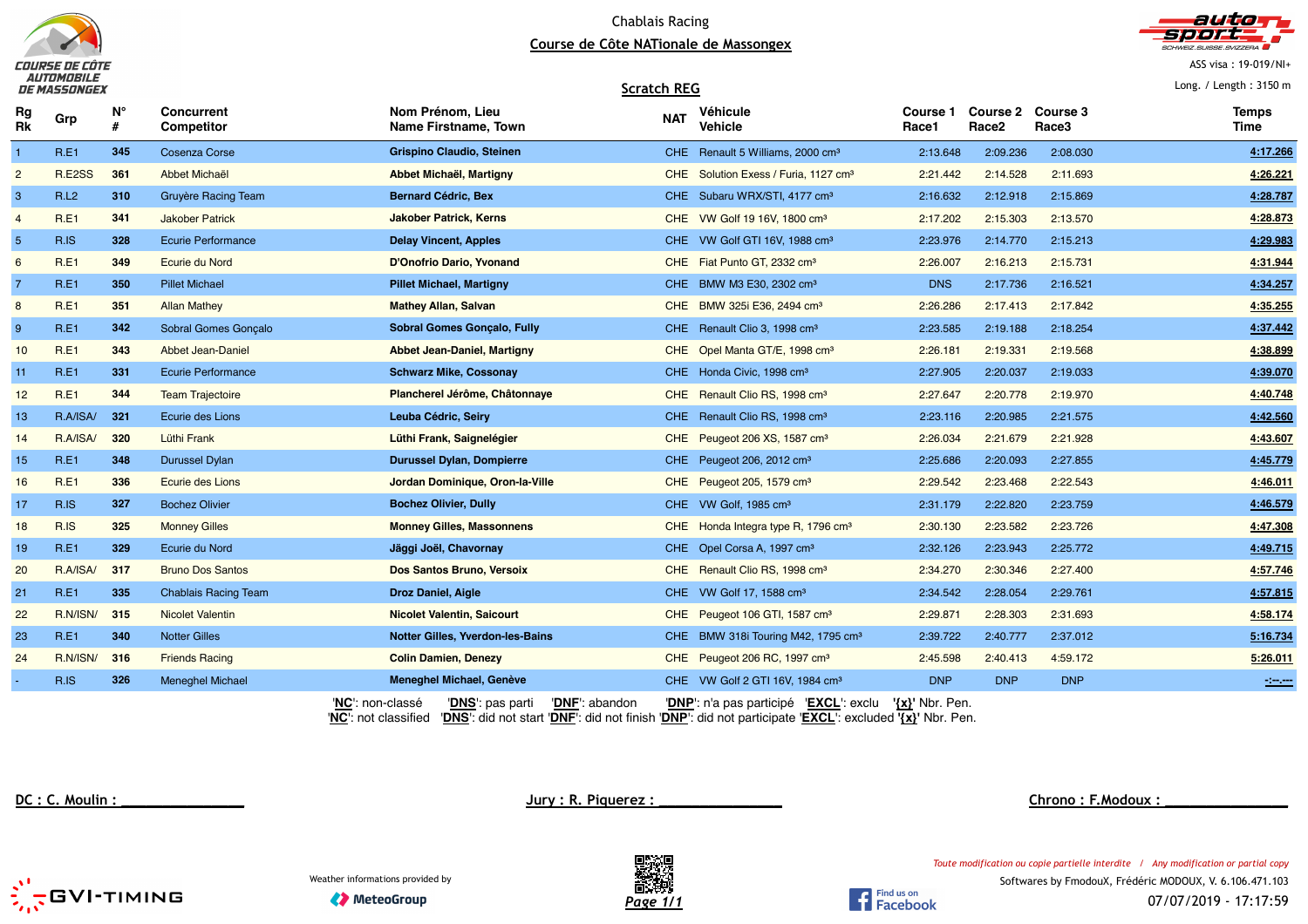| COURSE DE COTE<br><i>AUTOMOBILE</i>                     |                  |                                                                    |                                                                           |                | <b>Chablais Racing</b><br>Course de Côte NATionale de Massongex                                                                                  |                             |                      |                      |                      | <b>SCHWEIZ.SUISSE.SVIZZERA</b> | aution<br>ASS visa: 19-019/NI+ |  |
|---------------------------------------------------------|------------------|--------------------------------------------------------------------|---------------------------------------------------------------------------|----------------|--------------------------------------------------------------------------------------------------------------------------------------------------|-----------------------------|----------------------|----------------------|----------------------|--------------------------------|--------------------------------|--|
|                                                         | DE MASSONGEX     |                                                                    |                                                                           |                | <b>Essais REG</b>                                                                                                                                |                             |                      |                      |                      |                                | Long. / Length: 3150 m         |  |
| Rg<br>Rk                                                | $N^{\circ}$<br># | <b>Concurrent</b><br><b>Competitor</b>                             | Nom Prénom, Lieu<br><b>Name Firstname, Town</b>                           | <b>NAT</b>     | Véhicule<br>Vehicle                                                                                                                              | Essai 1<br><b>Training1</b> | Essai 2<br>Training2 | Essai 3<br>Training3 | Essai 4<br>Training4 | Essai 5<br><b>Training5</b>    | <b>Temps</b><br>Time           |  |
| Catégorie / Category : REG L2 0 -> 5000 cm <sup>3</sup> |                  |                                                                    |                                                                           |                |                                                                                                                                                  |                             |                      |                      |                      |                                |                                |  |
| $\mathbf{1}$                                            | 310              | Gruyère Racing Team                                                | Cédric Bernard, Bex                                                       |                | CHE Subaru WRX/STI, 4177 cm <sup>3</sup>                                                                                                         | 2:19.122                    | 2:14.687             | 2:14.004             | 2:22.633             | <b>DNS</b>                     | 2:14.004                       |  |
|                                                         |                  | Catégorie / Category : REG N/ISN/R1 0 -> 2000 cm <sup>3</sup>      |                                                                           |                |                                                                                                                                                  |                             |                      |                      |                      |                                |                                |  |
|                                                         | 315              | <b>Nicolet Valentin</b>                                            | <b>Valentin Nicolet, Saicourt</b>                                         |                | CHE Peugeot 106 GTI, 1587 cm <sup>3</sup>                                                                                                        | 2:34.590                    | 2:30.187             | 2:31.330             | 2:35.467             | 2:39.777                       | 2:30.187                       |  |
| $\overline{2}$                                          | 316              | <b>Friends Racing</b>                                              | <b>Damien Colin, Denezy</b>                                               |                | CHE Peugeot 206 RC, 1997 cm <sup>3</sup>                                                                                                         | 2:57.464                    | 2:49.701             | 2:56.060             | 2:50.972             | 3:11.490                       | 2:49.701                       |  |
|                                                         |                  |                                                                    | Catégorie / Category : REG A/ISA/R2/R3 0 -> 2000 cm <sup>3</sup>          |                |                                                                                                                                                  |                             |                      |                      |                      |                                |                                |  |
|                                                         | 321              | Ecurie des Lions                                                   | Cédric Leuba, Seiry                                                       |                | CHE Renault Clio RS, 1998 cm <sup>3</sup>                                                                                                        | 2:25.706                    | 2:23.745             | 2:32.663             | 2:32.037             | <b>DNS</b>                     | 2:23.745                       |  |
| $\overline{2}$                                          | 320              | Lüthi Frank                                                        | Frank Lüthi, Saignelégier                                                 |                | CHE Peugeot 206 XS, 1587 cm <sup>3</sup>                                                                                                         | 2:32.676                    | 2:26.446             | 2:34.060             | 2:33.734             | 2:33.756                       | 2:26.446                       |  |
| $\mathbf{3}$                                            | 317              | <b>Bruno Dos Santos</b>                                            | <b>Bruno Dos Santos, Versoix</b>                                          |                | CHE Renault Clio RS, 1998 cm <sup>3</sup>                                                                                                        | 2:40.736                    | 2:33.613             | 2:39.079             | <b>DNS</b>           | 2:59.897                       | 2:33.613                       |  |
|                                                         |                  | Catégorie / Category : REG IS $0 \rightarrow 2000$ cm <sup>3</sup> |                                                                           |                |                                                                                                                                                  |                             |                      |                      |                      |                                |                                |  |
| $\overline{1}$                                          | 328              | <b>Ecurie Performance</b>                                          | <b>Vincent Delay, Apples</b>                                              |                | CHE VW Golf GTI 16V, 1988 cm <sup>3</sup>                                                                                                        | 2:21.394                    | 2:19.788             | 2:33.095             | 2:32.324             | <b>DNS</b>                     | 2:19.788                       |  |
| $\overline{2}$                                          | 326              | <b>Meneghel Michael</b>                                            | Michael Meneghel, Genève                                                  |                | CHE VW Golf 2 GTI 16V, 1984 cm <sup>3</sup>                                                                                                      | 2:25.244                    | 2:20.876             | <b>DNF</b>           | <b>DNS</b>           | <b>DNS</b>                     | 2:20.876                       |  |
| 3                                                       | 327              | <b>Bochez Olivier</b>                                              | <b>Olivier Bochez, Dully</b>                                              |                | CHE VW Golf, 1985 cm <sup>3</sup>                                                                                                                | <b>DNF</b>                  | 2:25.003             | 2:46.367             | 2:41.149             | 2:52.886                       | 2:25.003                       |  |
| $\overline{4}$                                          | 325              | <b>Monney Gilles</b>                                               | <b>Gilles Monney, Massonnens</b>                                          |                | CHE Honda Integra type R, 1796 cm <sup>3</sup>                                                                                                   | 2:29.179                    | 2:27.628             | 2:33.863             | 2:45.056             | 2:49.436                       | 2:27.628                       |  |
|                                                         |                  | Catégorie / Category : REG E1 0 -> 1600 cm <sup>3</sup>            |                                                                           |                |                                                                                                                                                  |                             |                      |                      |                      |                                |                                |  |
|                                                         | 336              | Ecurie des Lions                                                   | Dominique Jordan, Oron-la-Ville                                           |                | CHE Peugeot 205, 1579 cm <sup>3</sup>                                                                                                            | 2:25.147                    | 2:25.192             | <b>DNF</b>           | 2:34.733             | 3:13.666                       | 2:25.147                       |  |
| $\overline{a}$                                          | 335              | <b>Chablais Racing Team</b>                                        | Daniel Droz, Aigle                                                        |                | CHE VW Golf 17, 1588 cm <sup>3</sup>                                                                                                             | 2:35.883                    | 2:34.106             | <b>DNF</b>           | <b>DNS</b>           | 2:53.665                       | 2:34.106                       |  |
|                                                         |                  | Catégorie / Category : REG E1                                      | 1601 -> 2000 cm <sup>3</sup>                                              |                |                                                                                                                                                  |                             |                      |                      |                      |                                |                                |  |
|                                                         | 345              | <b>Cosenza Corse</b>                                               | <b>Claudio Grispino, Steinen</b>                                          | CHE.           | Renault 5 Williams, 2000 cm <sup>3</sup>                                                                                                         | 2:16.048                    | 2:12.966             | 2:22.477             | <b>DNS</b>           | 2:36.208                       | 2:12.966                       |  |
| $\overline{2}$                                          | 341              | <b>Jakober Patrick</b>                                             | <b>Patrick Jakober, Kerns</b>                                             |                | CHE VW Golf 19 16V, 1800 cm <sup>3</sup>                                                                                                         | 2:20.172                    | 2:17.875             | 2:30.124             | <b>DNS</b>           | 2:30.196                       | 2:17.875                       |  |
| $\mathbf{3}$                                            | 343              | Abbet Jean-Daniel                                                  | Jean-Daniel Abbet, Martigny                                               |                | CHE Opel Manta GT/E, 1998 cm <sup>3</sup>                                                                                                        | 2:24.714                    | 2:21.915             | 2:43.246             | 2:35.352             | 3:13.503                       | 2:21.915                       |  |
|                                                         |                  |                                                                    | 'NC': non-classé<br>'DNS <sup>'</sup> : pas parti<br>'NC': not classified | 'DNF': abandon | 'DNP': n'a pas participé 'EXCL': exclu<br>'DNS': did not start 'DNF': did not finish 'DNP': did not participate 'EXCL': excluded '{x}' Nbr. Pen. |                             | $\{x\}$ ' Nbr. Pen.  |                      |                      |                                |                                |  |